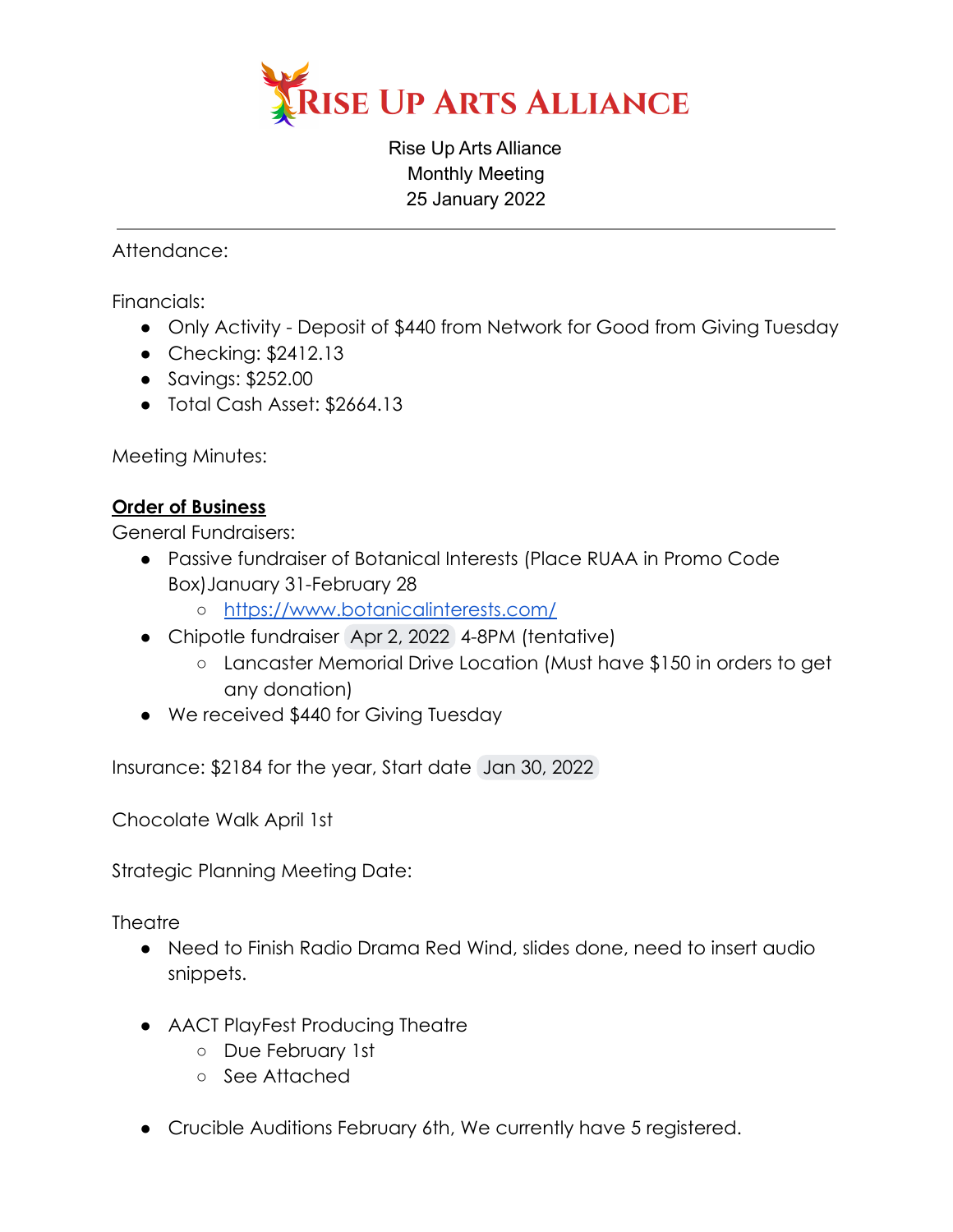- Pirates! The Musical
	- 12 families (21 students)
	- Bumped to April 1, 2, and 3 2022 due to COVID-19 Omicron Surge
	- Following the website: <https://covid19.healthdata.org/united-states-of-america/ohio> to help guage infection rates for planning purposes.
- Lancaster Masonic Lodge Meeting
	- Cost \$1,000 to use for rehearsal and show
- Lancaster Camp Ground
	- The Somewhat True Tale of Robin Hood
		- Ages 10 through 18
		- \$11.95 per script, \$110 per Performance
		- Show June 10, 11, 12
		- Already have about 20 christmas trees for Sherwood Forest!
	- Anne of Green Gables
		- Ages 10 through 18
		- Licencing Estimate \$1000 for 4 performances
		- Show September 23, 24, 25
- Cabaret at the Lithopolis Honeyfest September 9th and 10th
- Lancaster Camp Ground Christmas Walk Nativity December 2, 3 & 4
- What date do we want to do Sweeny Todd?
	- Wagnalls is doing Little Shop 2 weekends in November
- We can inquire about Emmet Otter as you have to ask MTI Reps directly.

Costumers Guild

- Costumer Arts Academy: July 17th @ Wagnalls Library
	- LACC may be interested in partnering, as well as WCT.
	- Need 4 instructors for classes and 2 speakers for opening and closing event
	- Light Luncheon or finger food/munchies?
	- Price? \$35 per person?
- Costumers Display at the Main Library in Lancaster, 3rd floor October 3 through December 3
- Need to start reaching out to experts that can be listed in the database for theatres to contact in case of costuming/design needs for a show.

Writers Circle